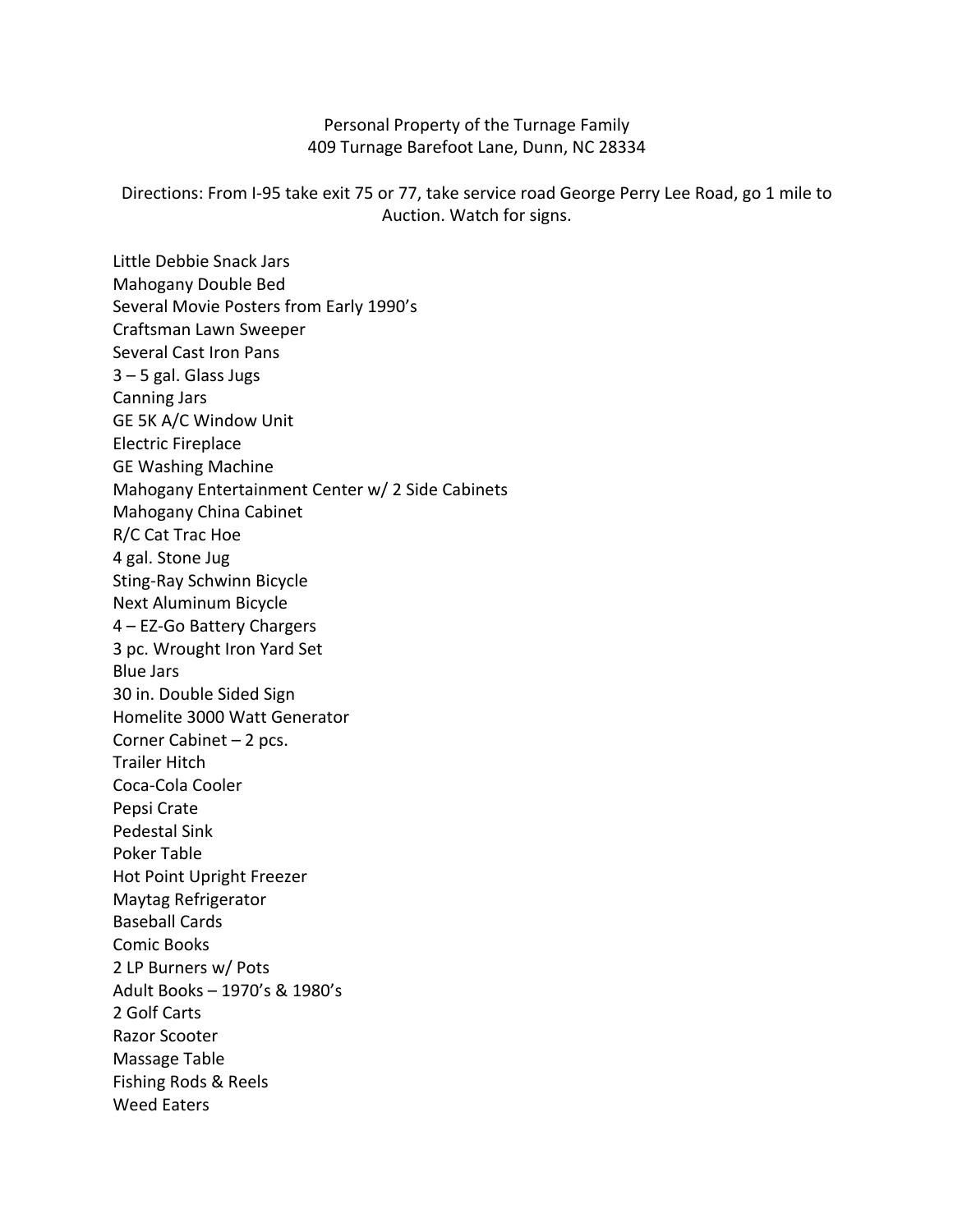Roll of Barb Wire 7 Brick Gas Heaters 2 Fog Master Machines Squire Wood Heater Small Camel Back Trunk A/C Vacuum Pump Thermometers Chain Binders Double Burner Cooker 20 lb. LP Cylinders Elizabeth City Pitcher Head Pump 2 Ton Floor Jack Turkey Cooker Pot Brass Bugle Meat Saws Several Trolling Motors Tom's Display Case Tom's Peanut 7 Selection Machine 2 Washing Machines – Maytag & Roper 6 Pc. Table & Chair Yard Set Records Frigidaire Refrigerator Amana Clothes Dryer 4 Bar Stools K&P Bench Grinder Several Long Handle Yard Tools 20 gal. Cast Iron Wash Pot 3 - #2 Galvanized Wash Tubs Echo Gas Blower Nails, Bolts & Nuts 27 cal. Hilti Concrete Driver Tool Box w/ Tools Fruitwood Dining Table LazyBoy Double Recliner Couch Kirby Vacuum Bissell Vaccum Oak Dresser & Chest King Size Slumber in One Mattress – New in Box Vintage Record Player w/ Crank (Columbia) – Grafonol Marble Top Fern Stand Towels, Wash Cloths & Blankets Several Homemade Quilts Corelle Ware Baking Pans